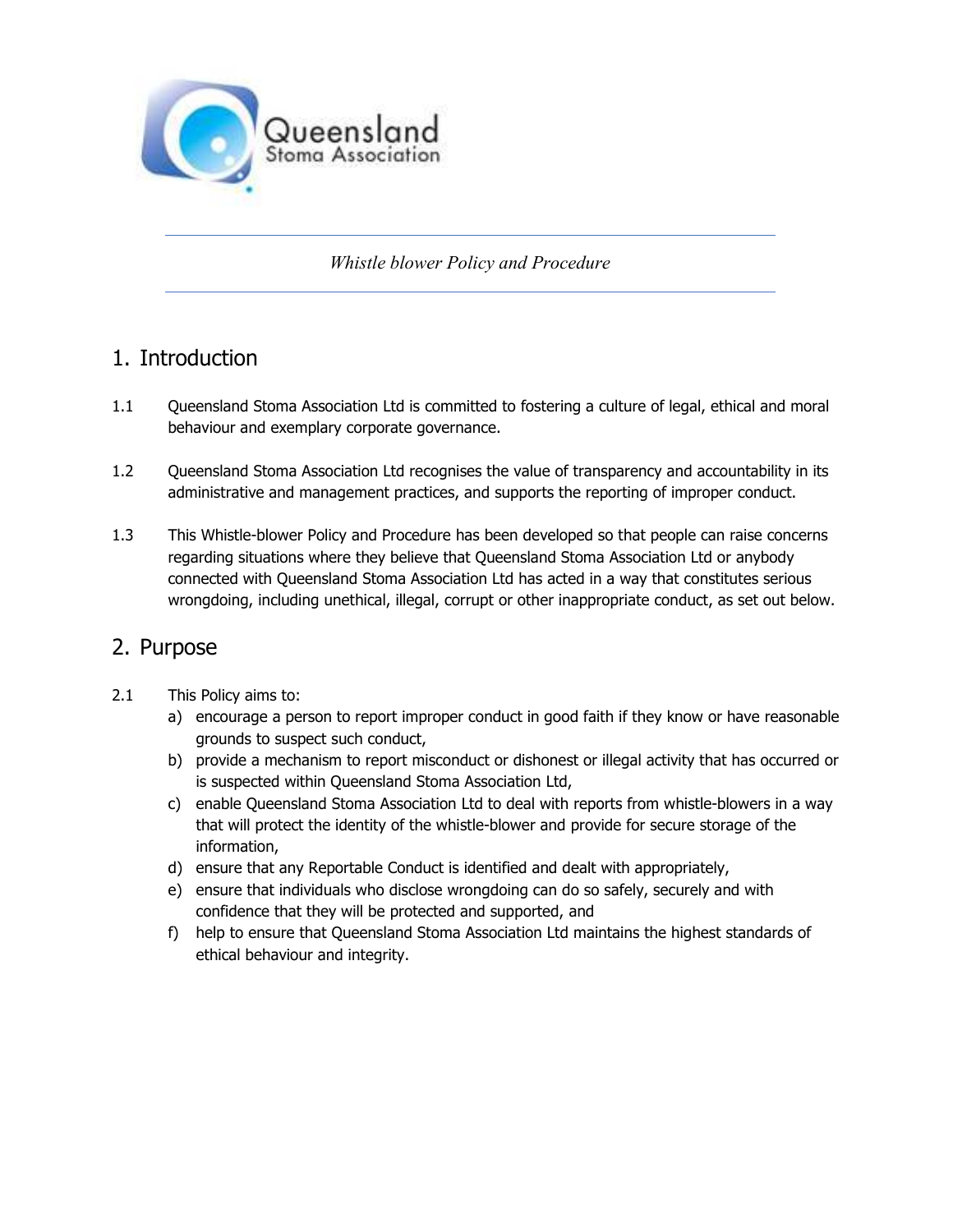# 3. Scope

#### 3.1 This policy applies to:

| <b>Employees</b> | <b>Directors</b> | <b>Officers</b> | <b>Contractors</b> | <b>Volunteers</b> | <b>Suppliers</b> |
|------------------|------------------|-----------------|--------------------|-------------------|------------------|
|                  |                  |                 |                    |                   |                  |

Within this policy all of these people are represented by the term "**Workers**".

3.2 Although they are under no obligation to do so, any associate, family member or dependant of any person in the above groups of people may also speak up. If they do choose to speak up in line with this Policy, we will extend to them the relevant rights and protections under this Policy.

## 4. Principles

- 4.1 **Higher standard**  This Policy is designed to help Queensland Stoma Association Ltd meet its legal obligations. If anything in this Policy is inconsistent with any law imposed on Queensland Stoma Association Ltd, that legal obligation or the "higher standard" will prevail over this Policy.
- 4.2 **Speak up and report it!**  We encourage Workers at Queensland Stoma Association Ltd to report any concerns in line with our policies and procedures.
- 4.3 **Our expectations of Workers**  Queensland Stoma Association Ltd expects Workers to act honestly and ethically, and to make any report on reasonable grounds.
- 4.4 **Our responsibility to Whistle-blowers** Our obligations to Workers are spelled out in this policy, but in particular in section 6 'Protection'.
- 4.5 **Confidentiality and consent**  Queensland Stoma Association Ltd will maintain confidentiality of all reports and protect the identity of reporters to the fullest extent possible. While Queensland Stoma Association Ltd encourages Whistle-blowers to identify themself to the QSA Chairperson or to the Association Manager, they may opt to report their concerns anonymously.

## 5. Reportable Conduct

#### **5.1 Who can make a report?**

**5.1.1** A Whistle-blower is a person who, whether anonymously or not, attempts to report misconduct or dishonest or illegal activity that has occurred in connection with Queensland Stoma Association Ltd, and wishes to avail themselves of protection against reprisal for having made the report.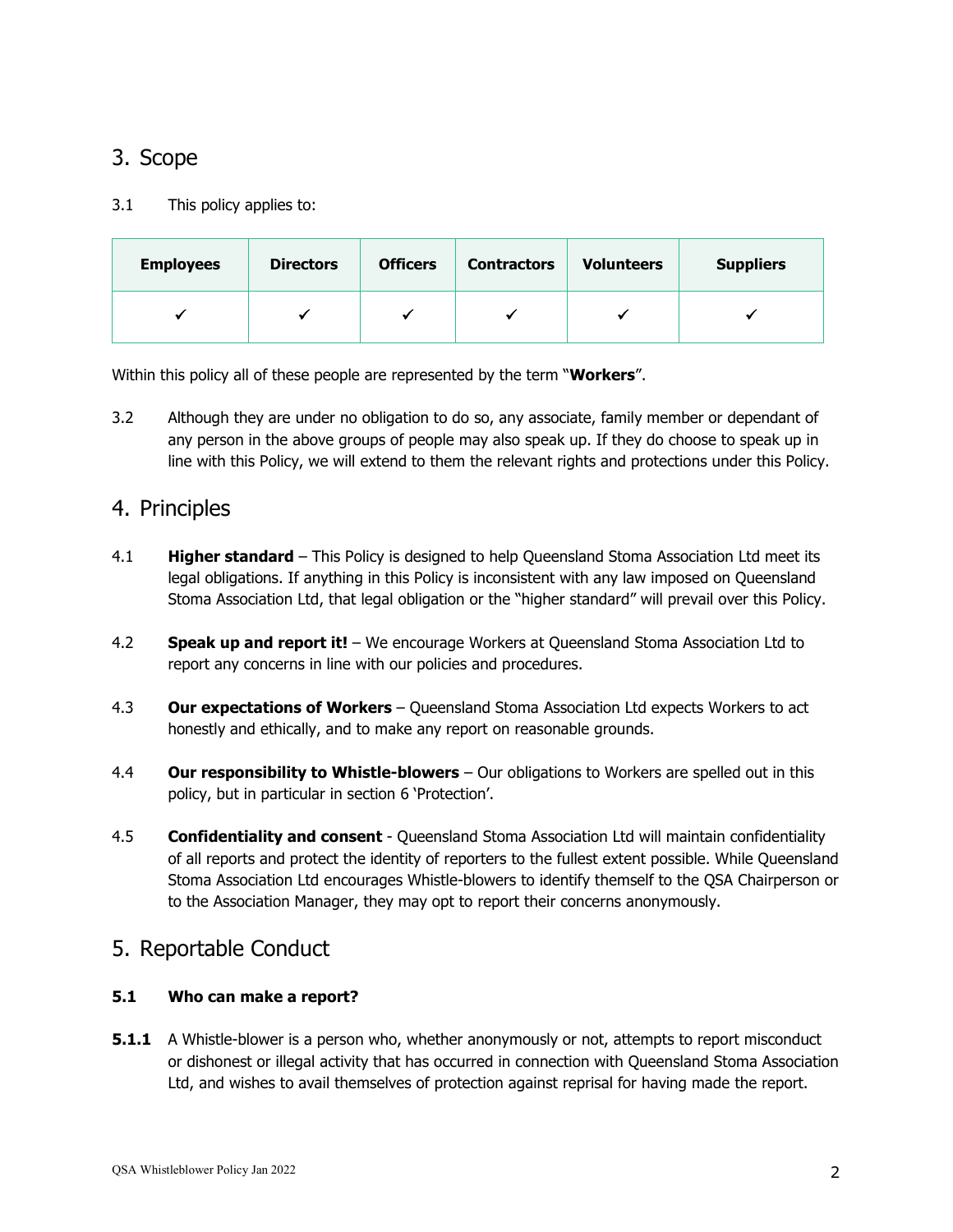**5.1.2** A Whistle-blower may be a current or former Worker with Queensland Stoma Association Ltd.

#### **5.2 What is Reportable Conduct?**

- **5.2.1** A person may disclose any information that the person has reasonable grounds to suspect concerns misconduct, or an improper state of affairs or circumstances in relation to Queensland Stoma Association Ltd.
- **5.2.2** Reportable Conduct is any past, present or likely future activity, behaviour or state of affairs considered to be:
	- a) dishonest;
	- b) corrupt (including soliciting, accepting or offering a bribe, or facilitating payments or other such benefits);
	- c) fraudulent;
	- d) illegal (including theft, drug sale or use, violence or threatened violence, or property damage);
	- e) in breach of regulation, internal policy or code (such as the QSA Code of Conduct);
	- f) improper conduct relating to accounting, internal controls, compliance, actuarial, audit or other matters of concern to the whistle-blower;
	- g) a serious impropriety or an improper state of affairs or circumstances;
	- h) endangering health or safety;
	- i) damaging or substantially risking damage to the environment;
	- j) a serious mismanagement of Queensland Stoma Association Ltd.'s resources;
	- k) detrimental to Queensland Stoma Association Ltd.'s financial position or reputation;
	- l) maladministration (an act or omission of a serious nature that is negligent, unjust, oppressive, discriminatory or is based on improper motives);
	- m) concealing reportable conduct.
- **5.2.3** Reportable Conduct usually relates to the conduct of employees, volunteers or directors, but it can also relate to the actions of a third party, such as a customer/client, supplier or service provider.

#### **5.3 What is not Reportable Conduct?**

- **5.3.1** While everybody is encouraged to speak up and report any concerns to Queensland Stoma Association Ltd, not all types of conduct are intended to be covered by this Policy or by the protections under the *Corporations Act 2001* (Cth). This Policy does not apply to complaints by members or service users about a QSA service or about personal work-related grievances (see 5.3.2, 5.3.3 and 5.3.4), unless the grievance includes victimisation due to whistleblowing. Complaints and work related grievances are death with under separate QSA Policies.
- **5.3.2** Personal work-related grievances are those that relate to the discloser's current or former employment with Queensland Stoma Association Ltd that might have implications for the discloser personally but do not: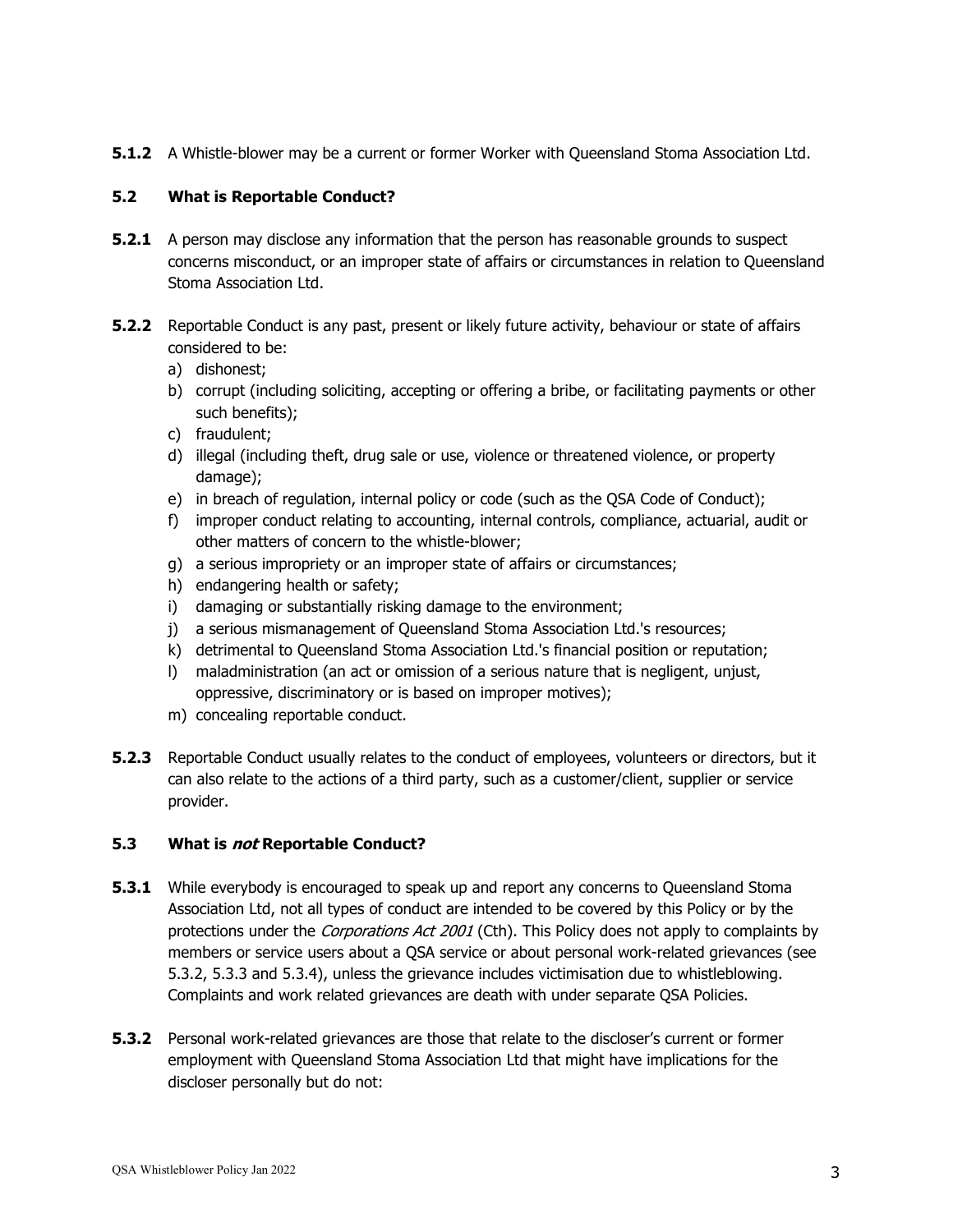- a) Have any other significant implications for Queensland Stoma Association Ltd (or another entity); or
- b) Relate to any conduct or alleged conduct about a disclosable matter (as set out in 5.2.2).
- **5.3.3** Personal work-related grievances include grievances such as interpersonal conflicts, decisions about tasks and responsibility, decisions that do not involve a breach of workplace laws, or terms and conditions of employment.
- **5.3.4** However, personal work-related grievances may be covered by this policy where they include information about misconduct, an allegation that the entity has breached employment or other laws punishable by imprisonment by a period of 12 months or more, or the grievance includes victimisation due to whistleblowing.

#### **5.4 What information do I need to make a report?**

- **5.4.1** To make a protected report you must know of or have reasonable grounds to suspect the Reportable Conduct.
- **5.4.2** For a report to be investigated, it must contain enough information to form a reasonable basis for investigation. It is important therefore that you provide as much information as possible. This includes any known details about the events underlying the report such as the:
	- a) date;
	- b) time;
	- c) location;
	- d) name of person(s) involved;
	- e) possible witnesses to the events; and
	- f) evidence of the events (e.g. documents, emails).
- **5.4.3** In your report, include any steps you may have already taken to report the matter elsewhere or to resolve the concern.

#### **5.5 How can I make a report?**

- **5.5.1** A report must be made to one of the following "**Whistle-blower Contacts**":
	- a) The Chairperson of the QSA Board, or
	- b) the Association Manager, or
	- c) The Queensland Stoma Association Ltd.'s external auditor.
- **5.5.2** Queensland Stoma Association Ltd will also protect individuals who have made a report in connection with Queensland Stoma Association Ltd:
	- a) To the Australian Securities and Investments Commission (**ASIC**) or the Australian Charities and Not for Profit Commission (**ACNC**) or another Commonwealth regulatory body prescribed in legislation;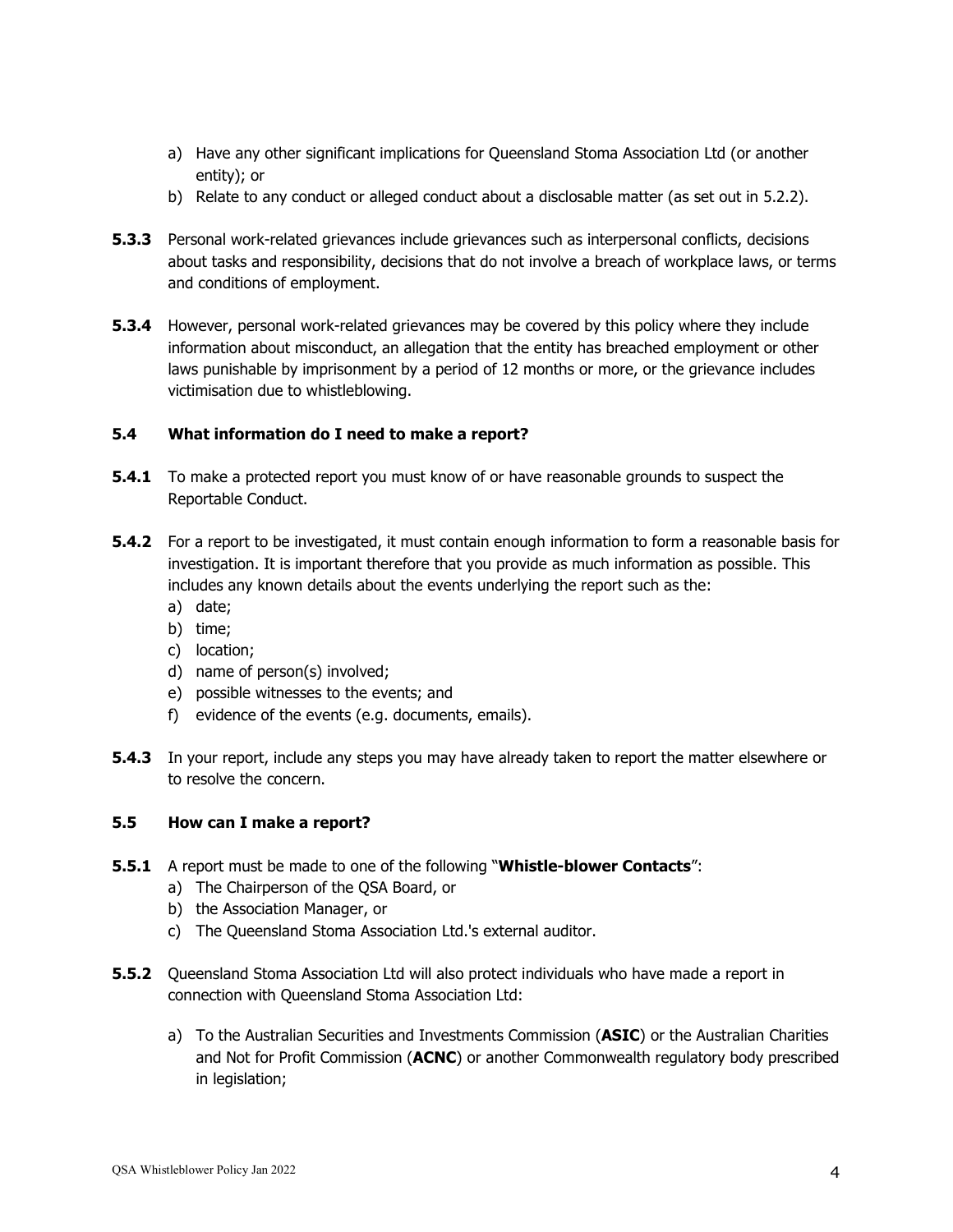- b) To a legal practitioner for the purposes of obtaining legal advice or legal representation about whistle-blower protections; or
- c) That qualifies as an emergency or public interest disclosure under the Corporations Act 2001(Cth). It is important that you understand the criteria for making a public interest or emergency disclosure and you may wish to consult an independent legal adviser before making a public interest or emergency disclosure.
- **5.5.3** While Queensland Stoma Association Ltd encourages you to identify yourself to the person to whom the report has been made (refer 5.5.1) you may opt to report your concerns anonymously such as by adopting a pseudonym.

### 6. Protection

#### **6.1 How will I be protected if I speak up about Reportable Conduct?**

- **6.1.1** If you have reasonable grounds to suspect Reportable Conduct, even if it turns out your concerns are mistaken, Queensland Stoma Association Ltd will support and protect you and anyone else assisting in the investigation.
- **6.1.2** Queensland Stoma Association Ltd will not tolerate any detriment inflicted on you because you or somebody else has made, or might make, a report of Reportable Conduct. Examples of a detriment include:
	- a) retaliation, dismissal, suspension, demotion, or termination of your role;
	- b) bullying, harassment, threats or intimidation;
	- c) discrimination, subject to current or future bias, or derogatory treatment;
	- d) harm or injury;
	- e) damage or threats to your property, business, financial position or reputation; or
	- f) revealing your identity as a Whistle-blower without your consent or contrary to law;
	- g) threatening to carry out any of the above actions.
- **6.1.3** This protection applies regardless of whether any concerns raised in a report are found to be true, provided that you are acting honestly and ethically and made the report on reasonable grounds.
- **6.1.4** This protection also applies to individuals conducting, assisting or participating in an investigation. You will also be entitled to the protection if you make a report of Reportable Conduct to an external body under this Policy.
- **6.1.5** Anyone found to be victimising or disadvantaging another individual for making a disclosure under this Policy will be disciplined and may be dismissed or subject to criminal or civil penalties.
- **6.1.6** If you believe you have suffered a detriment in violation of this Policy, we encourage you to report this immediately to the person to whom you have submitted your report (refer to 5.5.1),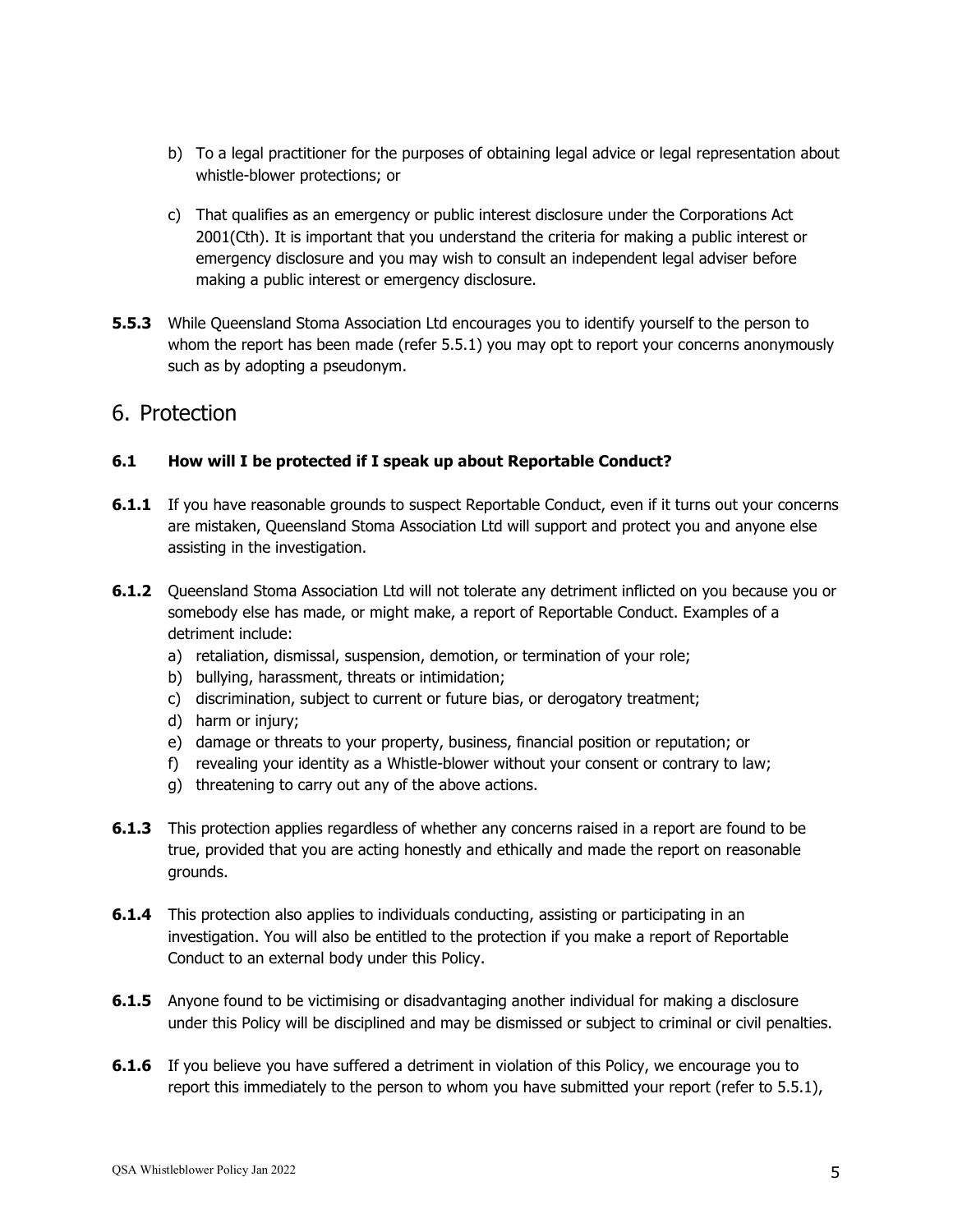or an external body under this Policy. Your concerns of being disadvantaged will be treated as a report of Reportable Conduct in line with this Policy.

- **6.1.7** Anyone engaging in detrimental conduct may be subject to serious consequences, including disciplinary action and/or termination of employment or contracts, as applicable. They may also be subject to civil and criminal penalties.
- **6.1.8** You may also be entitled to the following legal protections for making a report:
	- a) protection from civil, criminal or administrative legal action;
	- b) protection from having to give evidence in legal proceedings; and/or
	- c) compensation or other legal remedy.

#### **6.2 How will Queensland Stoma Association Ltd ensure confidentiality?**

- **6.2.1** A discloser can choose to remain anonymous while making a disclosure, over the course of the investigation and after the investigation is finalised. Queensland Stoma Association Ltd will take all reasonable and available steps to protect confidentiality.
- **6.2.2** However, we encourage all individuals to disclose their identity when raising a concern. This will assist us to gather further information on your report. If you choose to disclose your identity, your details will be treated confidentially to the fullest extent possible in connection with the investigation. Queensland Stoma Association Ltd will take measures to protect your identity such as by redacting your personal information, storing your information and disclosure securely, referring to you in a gender-neutral context and only allowing qualified staff to investigate your disclosures.
- **6.2.3** You may choose to report your concerns anonymously. However, if you choose to disclose your identity, your details will be treated confidentially to the fullest extent possible in connection with the investigation, and your identity will not be disclosed unless:
	- a) you consent in writing to the disclosure;
	- b) the disclosure is made to ASIC, ACNC or the Australian Federal Police (AFP);
	- c) the disclosure is made to a Legal Practitioner for the purpose of obtaining advice;
	- d) the disclosure is authorised under the Corporations Act 2001 (Cth); and/or
	- e) disclosure is necessary to prevent or lessen a threat to a person's health, safety or welfare.
- **6.2.4** We encourage all individuals to disclose their identity when raising a concern. This will assist us to gather further information on your report. All information relating to a report of Reportable Conduct will be stored securely and access will be limited to authorised staff.
- **6.2.5** It is illegal for a person to identify a discloser, or to disclose information that is likely to lead to the identification of the discloser unless an exception above applies. If you feel that your confidentiality has been breached, you can lodge a complaint with a regulator, such as ASIC, ACNC or the ATO for investigation. Queensland Stoma Association Ltd may also take disciplinary action against individuals that breach the confidentiality of a discloser, including summary dismissal.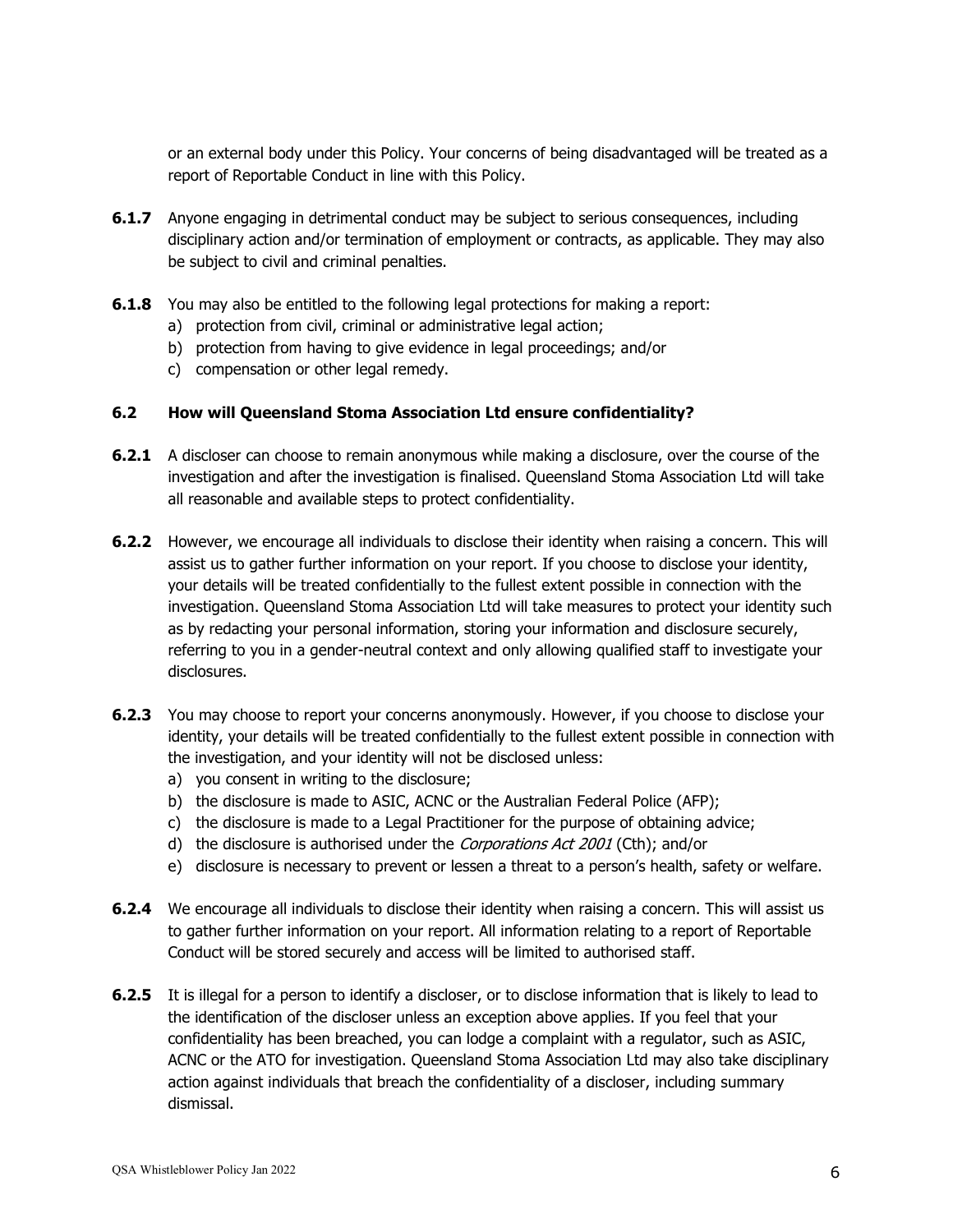#### **6.3 False reports or disclosures**

- **6.3.1** Protected Disclosures must be made on reasonable grounds. Anyone who knowingly makes a false report/disclosure of Reportable Conduct may be subject to disciplinary action, including dismissal.
- **6.3.2** The disciplinary action will depend on the severity, nature and circumstance of the false disclosure.

## 7. Handling and investigating a disclosure

- **7.1.1** Upon receiving a Protected Disclosure, within 7 business days, Queensland Stoma Association Ltd will endeavour to assess the disclosure to determine whether:
	- a) It qualifies for protection; and
	- b) A formal, in-depth investigation is required.
- **7.1.2** Queensland Stoma Association Ltd will endeavour to provide the discloser with regular updates.
- **7.1.3** Queensland Stoma Association Ltd may not be able to investigate a disclosure if it is unable to contact the discloser.
- **7.1.4** Queensland Stoma Association Ltd will handle and investigate Protected Disclosures in accordance with the Whistleblowing Procedure below.

## 8. Monitoring and assurance

- 8.1 This Policy will be communicated to all Workers via regular Team Meetings
- 8.2 This Policy will be available to all Workers via the Team Documents File in Sharepoint and in hard copy retained within the QSA Policy and Procedures Library
- 8.3 To ensure effective protection under the Policy, the Association Manager in consultation with the QSA Board will monitor and review this Policy annually

## 9. Procedures

#### **9.1 Responsibilities**

#### **9.1.1 Whistleblower Contacts** are responsible for:

a) Receiving whistle-blower reports and protecting the interests of reporters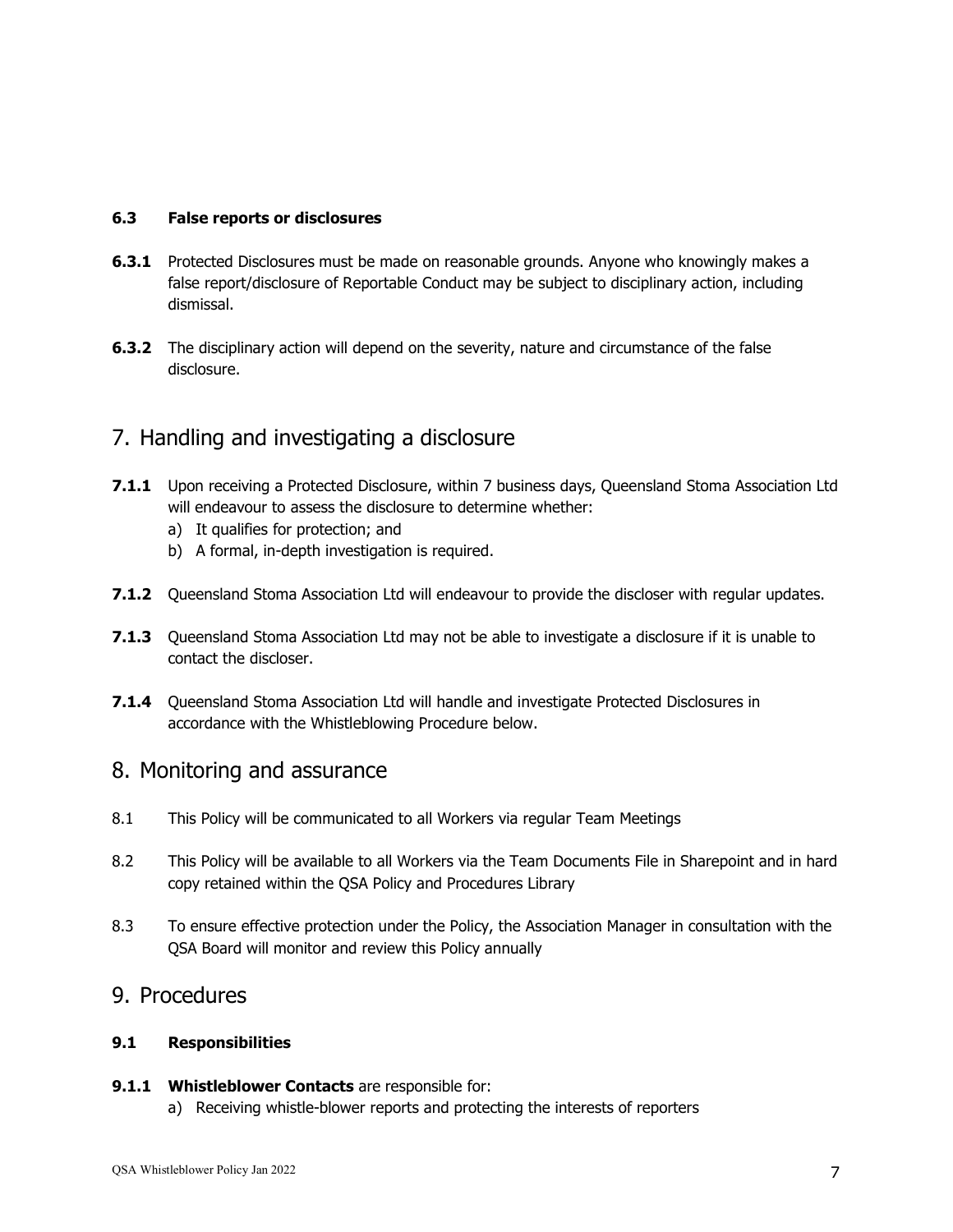- b) Determining whether the report falls within the scope of the Policy
- c) Determining whether and how a report should be investigated
- d) Gathering evidence and taking steps to protect or preserve evidence
- e) Ensuring investigations are conducted in accordance with this Policy
- f) Updating reporters on progress and details of outcomes to the fullest extent possible
- g) Maintaining to the fullest extent possible confidentiality of the identity of and reports received by reporters
- h) Making findings based on a fair and objective assessment of the evidence gathered during the investigation, and formalising this in a report
- i) Immediately reporting concerns in relation to any detrimental conduct to the QSA Board
- j) Determining the appropriate courses of action to remediate or act on the investigation
- k) Reporting matters to relevant authorities
- l) Making recommendations to the QSA Board about how to implement the strategy in relation to how reported misconduct can be stopped, prevented and/or mitigated in future
- m) Completing any training a mandated by the QSA Board as a result of the whistle-blower report and investigation outcome
- n) Keeping comprehensive records about the investigation
- **9.1.2 Workers** are responsible for reporting misconduct or dishonest or illegal activity that has occurred or is suspected within Queensland Stoma Association Ltd as quickly as possible, whether anonymously or otherwise.

#### **9.2 Making the Report**

- **9.2.1** Whistleblowing protections will only apply to reports of Reportable Conduct made in accordance with this Policy and Procedure.
- **9.2.2** Where you have reasonable grounds to suspect that an individual has engaged in Reportable Conduct, you should report the matter to the following QSA Whistleblower Contacts:
	- A. The Chairperson of the QSA Board, or
	- B. the Association Manager, or
	- C. The Queensland Stoma Association Ltd.'s external auditor.
- **9.2.3** If you are not comfortable or able to report Reportable Conduct internally, you may report it to ASIC or the ACNC.

#### **9.3 Investigating the Report**

- 9.3.1 After receiving your report, the Whistleblower Contact will:
	- a) Assess for Reportable Conduct;
	- b) consider whether there are any conflicts of interest prior to investigating;
	- c) determine whether external authorities need to be notified;
	- d) determine whether and how to investigate; and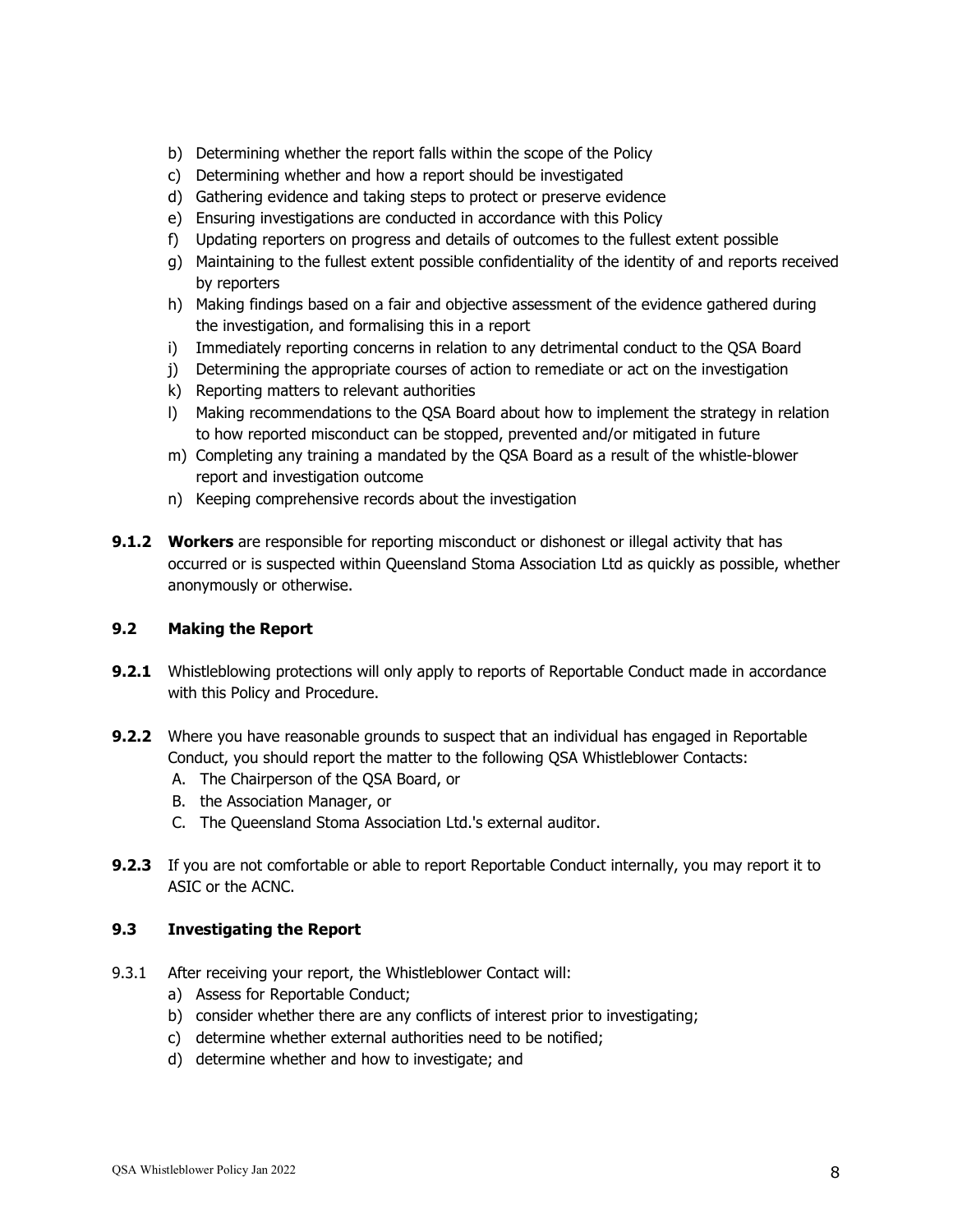- **9.3.1** If an investigation is deemed necessary, it will be conducted fairly, objectively and in a timely manner. The investigation process will vary depending on the nature of the Reportable Conduct and the amount of information provided.
- **9.3.2** Any individuals who are accused of misconduct in a report (a Respondent) will have an opportunity to respond to allegations before any adverse findings are made and before any disciplinary action (if appropriate) is taken.
- **9.3.3** The Whistle-blower Contact may need to speak with a Whistle-blower as part of an investigation. If the identity of the Whistle-blower is known, the Whistle-Blower Contact will endeavour to keep them informed about the status of an investigation.
- **9.3.4** If there is insufficient information to warrant further investigation, or the initial investigation immediately identifies there is no case to answer, the individual who reported the Reportable Conduct will be notified at the earliest possible opportunity.

#### **9.4 Outcome of an investigation**

- **9.4.1** At the conclusion of the investigation, a report will be prepared outlining:
	- a) a finding of all relevant facts;
	- b) a determination as to whether the allegation(s) have been substantiated or otherwise;
	- c) the action that will be taken, which may include disciplinary action and dismissal.
- **9.4.2** The disciplinary action will be dependent on the severity, nature and circumstances of the Reportable Conduct.
- **9.4.3** Where possible and appropriate, having regard to Queensland Stoma Association Ltd.'s privacy and confidentiality obligations, the Whistle blower will be informed of the outcome of any investigation into their concerns.

## 10. Related Documents

- QSA Confidentiality Policy
- QSA Worker Code of Conduct
- **QSA Anti Discrimination Policy**
- QSA Bullying Policy
- QSA Employee Expectations Document
- QSA Feedback and Complaints Policy

# 11. Legislation & Industrial Instruments

• Corporations Act 2001 (Cth)